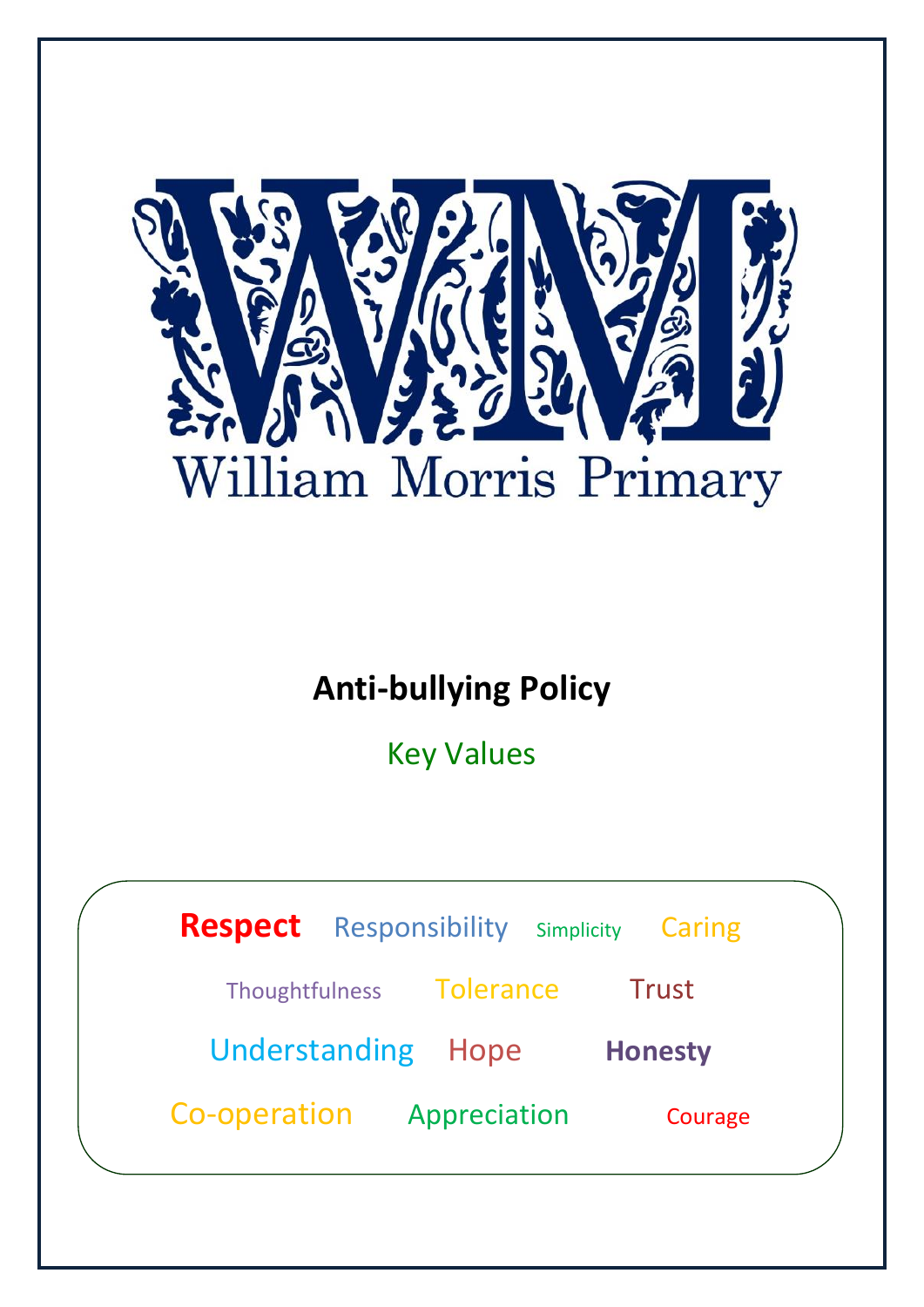# **Anti-Bullying Policy**

## **Rational**

That every child has the right to feel safe in school and enjoy their education without the threat of bullying behaviour. Our approach is to build the children's self-esteem and confidence and for our approach to be consistent across the school. We intend that the policy is clearly understood and shared by all, children, staff and parents.

The anti-bullying policy takes its place within the general aims of the school. It has close links to the Jigsaw, Child Protection, Behaviour, Anti-racism, E-Safety, Equality and PSHE policies and is set within the framework of The Every Child Matters Agenda.

#### **William Morris Primary School's definition of bullying is:**

Bullying is ongoing, deliberate behaviour that upsets the victim. It is behaviour that is targeted and selective and can be:-

**Physical** - hitting, kicking, punching, tripping up, damaging belongings, taking belongings

**Verbal** - name calling, taunts, insults, abusive language of all kinds

**Indirect** - rumour spreading, encouraging others to avoid someone, taking friends away

**Cyber** - any form of bullying via electronic devices such as mobiles or the internet

#### **Bullying can be prejudice based, linked to**

Race religion or culture

Sexual orientation

Disability or special needs

Appearance, or any difference in ability, likes or dislikes, clothing style

## **William Morris Primary School Procedure:**

The following is a list of actions available to staff depending on the perceived seriousness of the situation. The emphasis is always on a caring, listening approach as children who bully are often victims too – that is why they display bullying behaviour.

If bullying behaviour is suspected we will:

 Talk to the suspected victim, and any witnesses individually using Restorative Justice procedures and questions.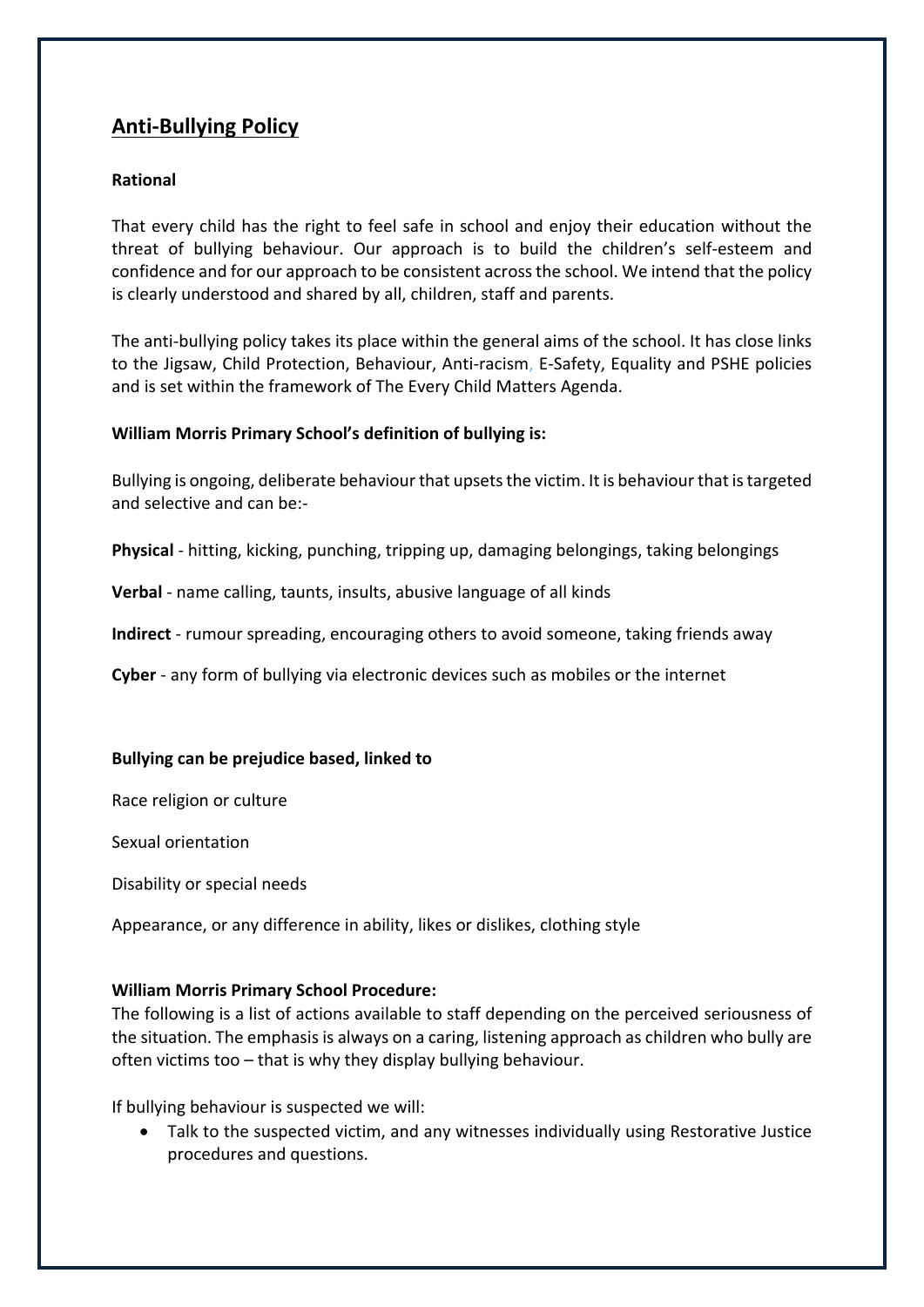- Identify the young person displaying bullying behaviour and talk about what has happened, to discover why they became involved. Make it clear that bullying is not tolerated.
- If the young person displaying bullying behaviour owns up then sanction procedures outlined in the Behaviour Policy will be followed (see appendix 1).
- Incidents of bullying behaviour are recorded in the School Incident Log and kept in the Headteacher's office as well as being recorded on School Management Information System.
- Consistently use Restorative Justice procedures with all children.
- Keep an informal log of incidents if there are concerns.
- Involve all parties together to discuss the issues if agree by all parties.
- Allow children time to sort things out.
- Support & empower children to resolve the conflict & understand their role in the issues.
- Establish an agreement between the children where needed.
- Inform parents.
- Follow up with further discussions with individuals as and when appropriate.
- When necessary support children individually or together.
- If the incidents persist and are causing a health and safety issue then the Headteacher could instigate exclusion procedures (see Behaviour Policy).

# **Prevention & strategies to reinforce William Morris Primary School's policy on Antibullying:**

- Anti-bullying week.
- Children are made aware of the strategies to deal with low level issues and what to do in different situations including situations of cyberbullying. E.g. 'Stop! I don't like it'.
- Children participate in role-play work in class as part of PSHE and Jigsaw.
- Making use of curriculum opportunities to raise pupil awareness E.g. through RE, cross- curricular themes, drama, story writing and literature.
- A whole school reward system.
- Good quality role models.
- Adult modelling of appropriate response, to a wide range of scenarios.
- Children & parents have a good knowledge of the procedure/policy.
- Children have a clear understanding of their rights & responsibilities.
- E-safety frequently discussed and taught.
- Use of the Buddy system.
- Adults to deal with a situation, even if minor. Talking to the children may prevent the situation escalating.

## **The Role of Governors**

 The governing body supports the Headteacher in all attempts to eliminate bullying behaviour from our school. The governing body will not condone any bullying behaviour at all in our school, and any incidents of bullying that do occur will be taken very seriously, and dealt with appropriately.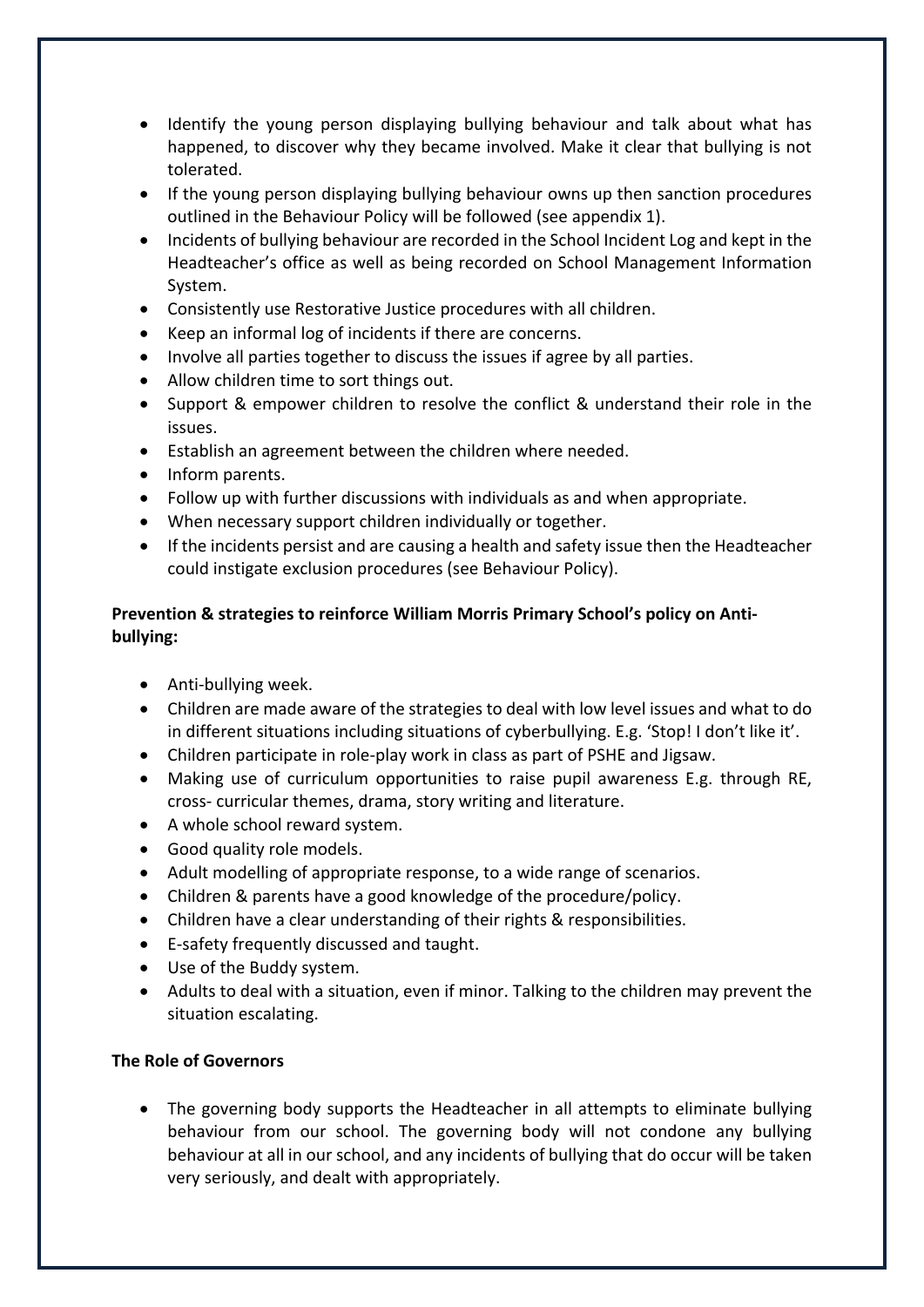- The governing body monitors incidents of bullying behaviour that do occur, and reviews the effectiveness of this policy regularly. The governors require the Headteacher to keep accurate records of all incidents of bullying, and to report to the governors about the effectiveness of school's anti-bullying policy.
- If a parent is dissatisfied with the way the school has dealt with a bullying behaviour incident, they should follow the school complaints procedure by initially contacting the class teacher. If the concern remains, they should contact the Headteacher. If they are still concerned, they should contact the Governing Body via the Clerk.

#### **The Role of the Headteacher**

- It is the responsibility of the Headteacher to implement the school Anti-bullying Policy, and to ensure that all staff (both teaching and nonteaching) are aware of the school policy, and know how to identify and deal with incidents of bullying behaviour. The Headteacher reports to the governing body about the effectiveness of the antibullying policy on request.
- The Headteacher ensures that all children know that bullying behaviour is unacceptable behaviour.
- The Headteacher ensures that all staff, including midday supervisors, receive sufficient training to be equipped to identify and deal with all incidents of bullying behaviour.
- The Headteacher leads the school in making our vision a reality, where all members of the learning community nurture, value, respect and care for each other.

## **The Role of all Staff**

- All forms of bullying behaviour are taken seriously, and proactive measures are taken to prevent it from taking place.
- All adults to deal with situations quickly and by using Restorative Justice methods to prevent situations escalating.
- All adults to follow up what they have said E.g. keeping an eye, follow up discussion etc.
- Teachers are responsible for the recording of all incidents of bullying that happen in their class, and that they are aware of in the school. If a child is a victim of bullying behaviour or is displaying bullying behaviour towards others, the class teacher will inform the child's parents and the Headteacher.
- There is an anti-bullying proforma in which staff record all incidents of bullying that occur both in and out of class. The school also record incidents that occur near the school, or on the children's way between school and home, that we are aware of. All adults who witness an act of bullying behaviour should record it in the log. This will be kept in the Headteacher's office.
- When any bullying behaviour is taking place between members of a class, the teacher will deal with the issue immediately, in accordance with the William Morris Primary School procedure, including counselling and support for both the victim and perpetrator of the bullying behaviour.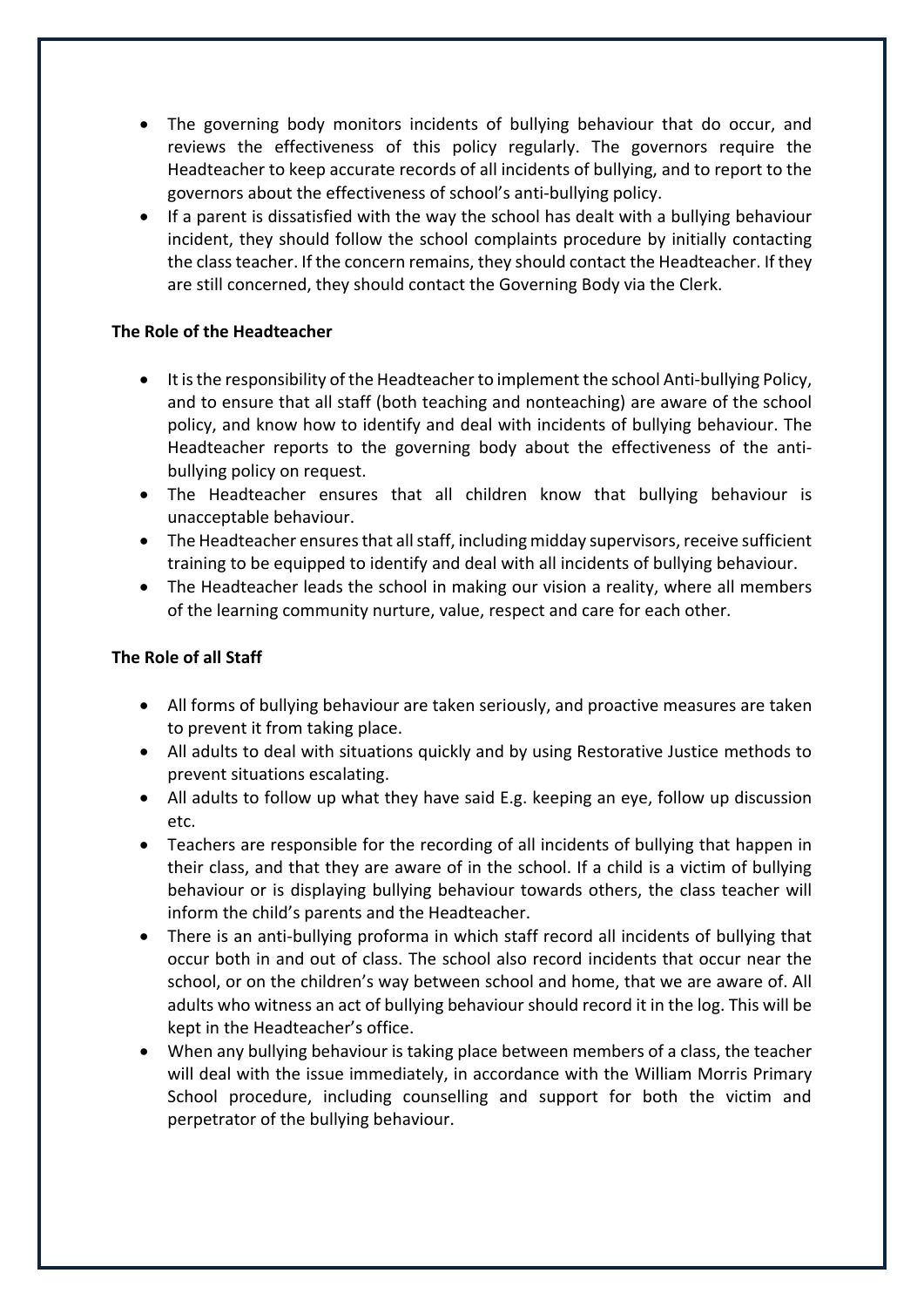- All members of staff routinely attend training, which equips them to identify bullying behaviour and to follow school policy and procedures with regard to behaviour management.
- A range of methods are used to help prevent bullying behaviour and to establish a climate of trust and respect for all.

# **The Role of Parents**

Parents have an important part to play in our anti-bullying policy. We ask parents to:

- Look out for unusual behaviour in your children for example, they may suddenly not wish to attend school, feel ill regularly, or not complete work to their usual standard.
- Always take an active role in your child's education. Enquire how their day has gone, who they have spent their time with, etc.
- If you feel your child may be a victim of bullying behaviour, inform school immediately. Your complaint will be taken seriously and appropriate action will follow.
- If a child has displayed bullying behaviour towards your child, please do not approach that child on the playground or their parents or involve an older child to deal with the person displaying bullying behaviour. Please inform school immediately and we will deal with it following the school procedures.
- It is important that you advise your child not to fight back. It can make matters worse.
- Tell your child that it is not their fault that they are being bullied.
- Reinforce the school's policy concerning bullying and make sure your child is not afraid to ask for help.
- If you know your child is involved in bullying, please discuss the issues with them and inform school. The matter will be dealt with appropriately. Remember incidents are confidential, do not discuss them with other parents on the playground. Speak to school staff if you have concerns.
- Parents have a responsibility to support the school's anti-bullying policy, actively encouraging their child to be a positive member of the school.
- If a parent is dissatisfied with the way the school has dealt with an incident of bullying behaviour, they should follow the school complaints procedure by initially contacting the class teacher. If the concern remains, they should contact the Headteacher. If they are still concerned, they should contact the Governing Body via the Clerk.

## **The Role of Children**

What can children do if they are a victim of bullying behaviour?

Each term or when incidents occur, class teachers will discuss any bullying behaviour and reinforce the following strategies:

- Remember that your silence provides the child who is displaying bullying behaviour with their greatest weapon. Do not stay silent – tell someone.
- Tell yourself that you do not deserve to be a victim of bullying behaviour and that it is wrong.